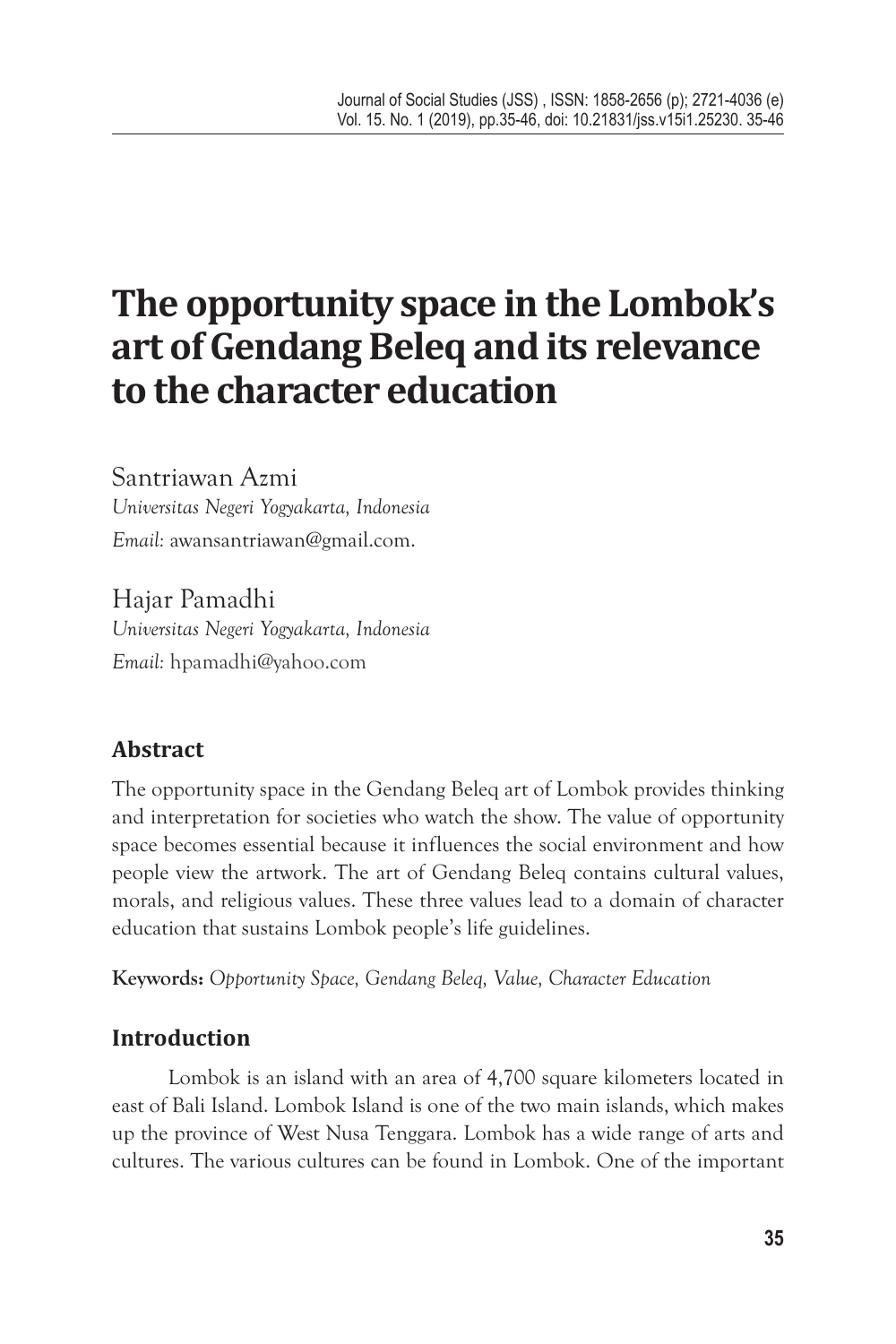elements in the cultural system is art, because through arts, human beings are able to obtain channels to express experiences of senses and ideas that educate their inner life. In other words, art is one type of human needs associated with the disclosure of a sense of beauty. Art is one element of a universal culture (Koentjaraningrat, 1990: 204). Sedyadi (1980: 24) states that art is the result of power, creativity, taste, and human initiative through an open attitude from any social class in the society. Meanwhile, Yoety (1990: 28) also states that art is a result of ideas and creativities of societies in terms of a very appropriate social process to produce creative ideas by displaying distinctive characteristics with their personalities.

Art is a human skill dealing with quality work, in terms of subtlety and beauty. Art that has long been known by the community is often called a tradition. Art has existed since the first time and been inherited to the young generation until now. Traditional art is the capital of the nation's cultural wealth that must be nurtured, grown and developed continuously. So, as one important part of culture, art is the expressions of creativities from the culture itself.

Traditional art was born out of a society's need that embraces various traditional arts (Kayam, 1981: 38). This interest is related to the needs of human beings in relation to the nature or the environment. Each tribe has art. Similarly, Indonesia is inhabited by hundreds of tribes, and every tribe has art that certainly epitomizes diversity. It can be seen from the many tribal works that still survive until now. One of them is the traditional art of *Gendang beleq*  on Lombok island.

At the beginning of the seventeenth century; the Balinese, from Karangasem, came to Lombok and empowered in West Lombok. Original art and entrants complemented each other to create new genres. The most perceived influence acculturated with the local arts, the arts of the Hindu artistic culture, the nineteenth century of Balinese life and arts flourished in Lombok, along with the music, dance and theater that well-advanced in terms of the mask arts supported by the nobles, especially throughout West Lombok, and mostly Central Lombok and East Lombok. One of the arts that is influenced by the culture of immigrants is the art of *gendang beleq* which is an instrument of an elliptical percussion. Its material is made from a large log trunk and the center of the stem that is hollowed in the middle of both sides with cow leather, goat or buffalo. The hit will sound "*Dang*" or "*Dung*". The "*Dang*" sound seems to be the beginning of naming of the arts, while the prefix "Gen" is just a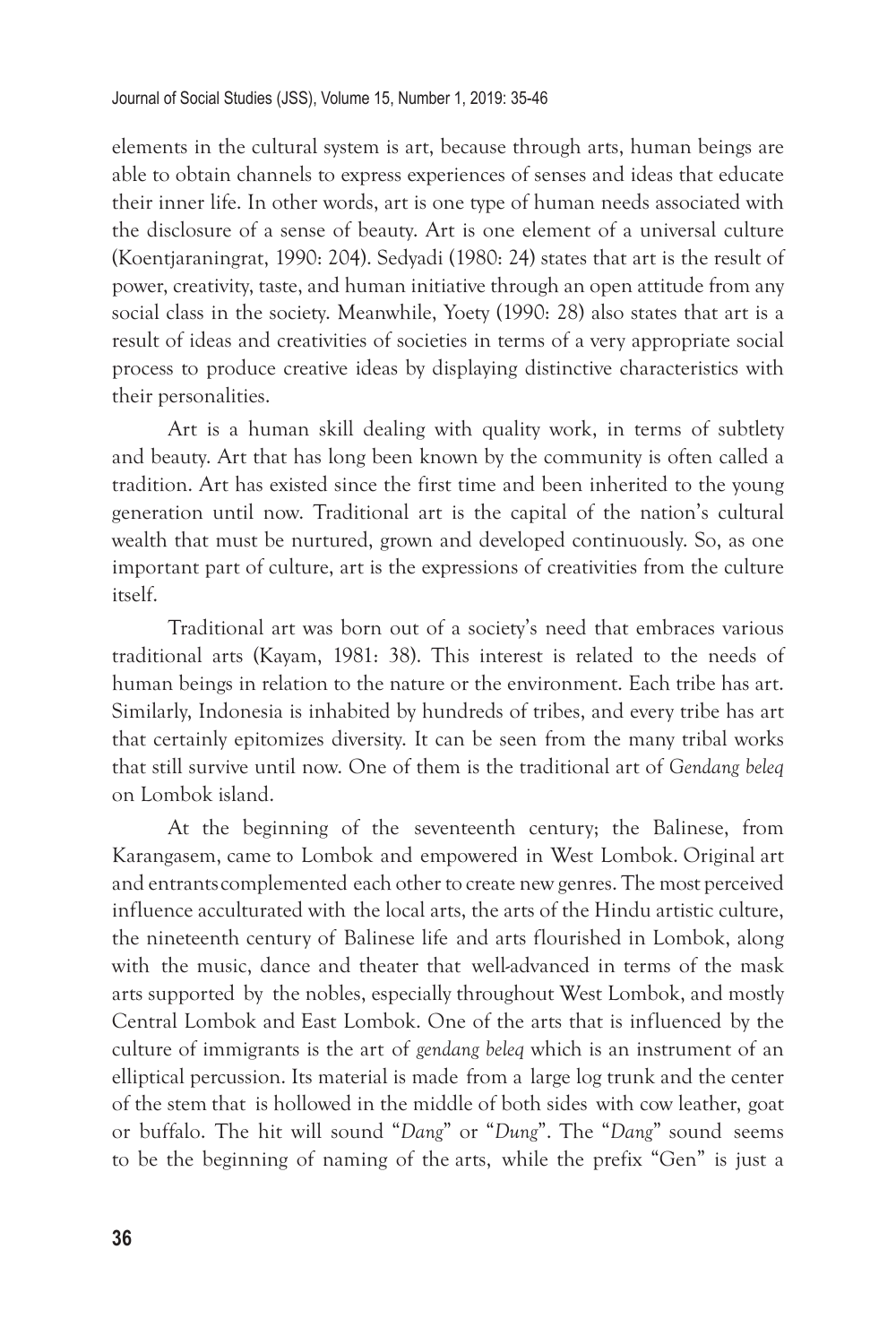complement to facilitate the mentioned name. The word beleq in Sasak means 'great', thus, the gendang beleq means the Great Drum.

Initially, the art of *gendang beleq* was just a *Jidur* of a large drum shaped like a *Bedug*, a flute and a *gong*. However, after the influence of Bali, there is a change of form and some other additional instruments such as small flute, *Gong Genjeq* or *Kemong Gantung, Kempul, Cenceng Perembaq* or *Pengecek, Reong*, and *Rincik.*

*Gendag beleq* is said to have been used in the ancient time as a drum war, which accompanied and encouraged the warriors and warriors of the kingdom of Lombok who went to or returned from the battlefield. As time went by, *gendang beleq* also functioned as an accompaniment of traditional ceremonies such as *Merariq* (wedding), *Ngurisang* (baby haircut), *Nghitanang* or *Cut Loloq*  (circumcision), and *Begawe beleq* (big ceremony).

*Kendhang* is one of the Javanese musical instruments in *gamelan* that serves to organize the rhythm and belongs to a group of "membranophones" musical instruments whose source of sound comes from the skin membrane or other materials played by the way at using a drum or hand. According to a book entitled "Know Easy and Complete Javanese *Gamelan Karawitan* Art" by Ferdiansyah (2010: 23), the *gamelan* derives from the action word *nggamel*  (in Javanese), or *gamel* which means to hit or beat, followed by the suffix "-an" which changes it into a noun. The term *gamelan* means a unity of musical instruments that can be played together. The materials used for making drums are made of wood which perforated the middle part, while each side of the drum hole is covered by the leather made of goat skin, cow skin, or buffalo skin. The previously mentioned drum shows the existence of various shapes, sizes and materials used, such as small, medium-sized, large-sized drums.

The drum in Sasak means *gendang*, while *beleq* in Sasak means big. So this *gendang beleq* is a very large musical instrument (up to one meter in length). This instrument is played by standing, and strapping the *gendang* attached on the shoulders of *Sekahe.* The *beleq* drum has a pair, in which each pair has a different name and a sizing name. The larger size is called *gendang beleq mame,* while the smaller drum is called the *gendang beleq nine*. According to Sudarsono (in Depdikbud NTB province, 1991: 25), this *gendang beleq* is also used to accompany a prayer to ask for the rain fall to the creator, and then the *Beleq Gender* is still sacred. In *gendang beleq* elements of decorative motifs are basically geometric motifs, motifs of plants and animal motifs. The three decorative motifs can appear alone, but there are also combinations so that new motifs appear, and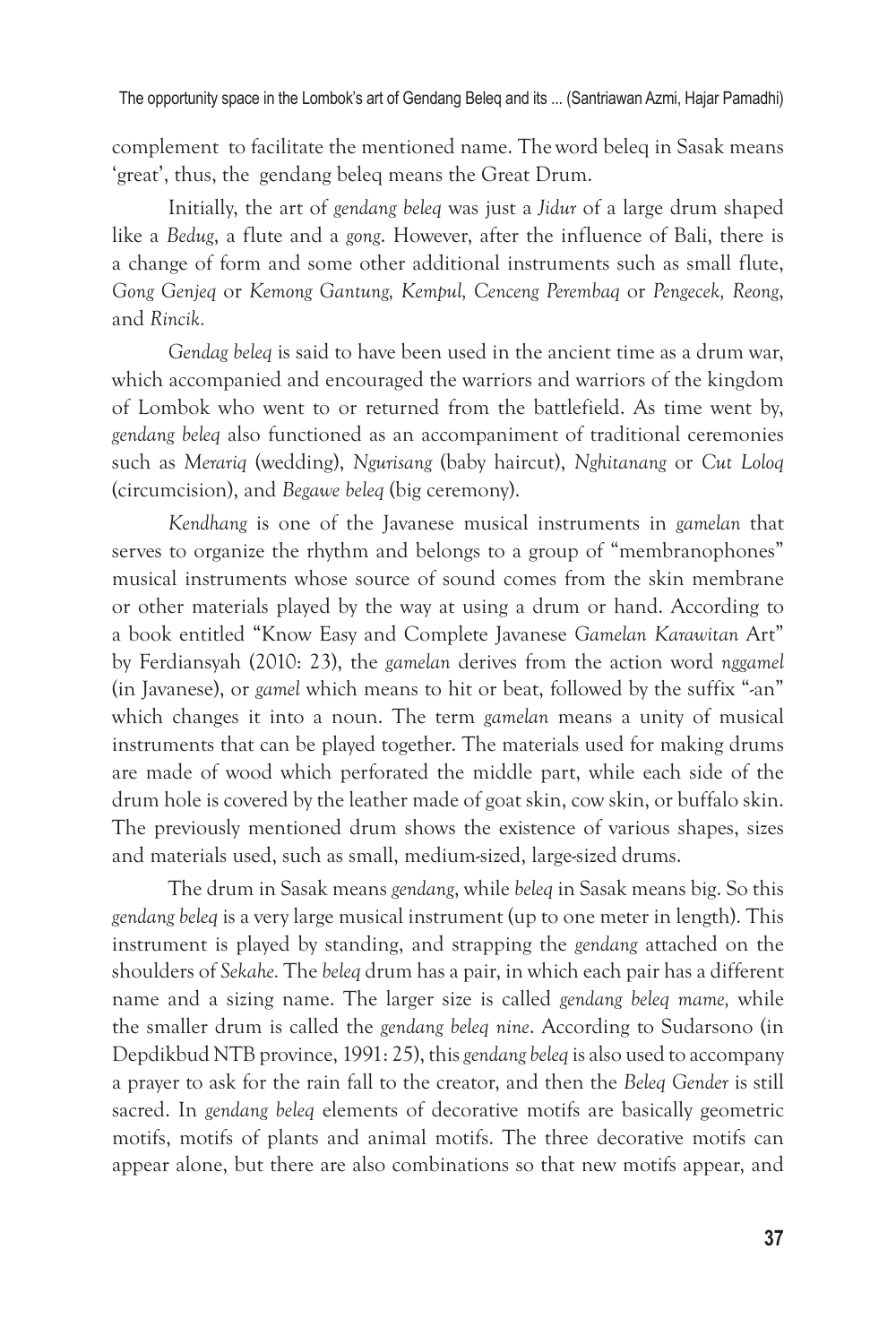the name of decorative special motifs in *gendang beleq* is not specifically found*.*

*Gendang beleq* art is one of a series of events presented at the wedding ceremony, *ngurisan* (baby haircut), circumcision, and big events in the community of Sasak tribe. This art is one art that is often used by the people of Lombok, especially Sasak community in general.

*Gendang beleq* is a traditional musical art instrument whose size is more than one meter made of large logs perforated in the middle and on each side of the drum covered with cow leather, buffalo, goat in order to produce good and high sounds (Depdikbud NTB province, 1991: 23).

The events occurring in the history of Lombok have formed certain conditions for the art tradition of Sasak people. Almost throughout the nineteenth century Balinese life and arts flourished in Lombok, and in reference to the surroundings. The Balinese had consolidated their power with highly developed music, dance and theater supported by nobles, especially throughout West Lombok and mostly Central Lombok and East Lombok.

This power makes Lombok an archipelago that has a culture similar to Balinese culture. It can be seen from the traditions in Lombok that are not much different from the Balinese traditions. Davit Harnish, Ibid, 21 (in Depdikbud NTB province, 1991: 12) states that in every "colonial" situation, in the field of culture or arts there is a crossroad that must be passed. (1) If the colonial culture or art is better, stronger and more beautiful, then the colonized people will imitate the culture or art of immigrants. (2) Conversely, the occupiers will imitate the property of the colonized people.

#### **Results and Discussion**

#### **1. History of Gendang beleq**

The art history of *gendang beleq* and its development has survived until now and it cannot be separated from the history of the tradition and the population in which arts are developed. The art has passed many decades of changes, but its existence can be brought to a hereditary tradition that will continue to be preserved by the Lombok community. It is, therefore, important to know the history and development of *gendang beleq* art through various methods in order to get closer to this art. To know the history of art g*endang beleq,* it is necessary to know the beginning of existence and development of *gendang beleq.*

*Gendang beleq* was born in the heyday of Islam and Hindu in Lombok.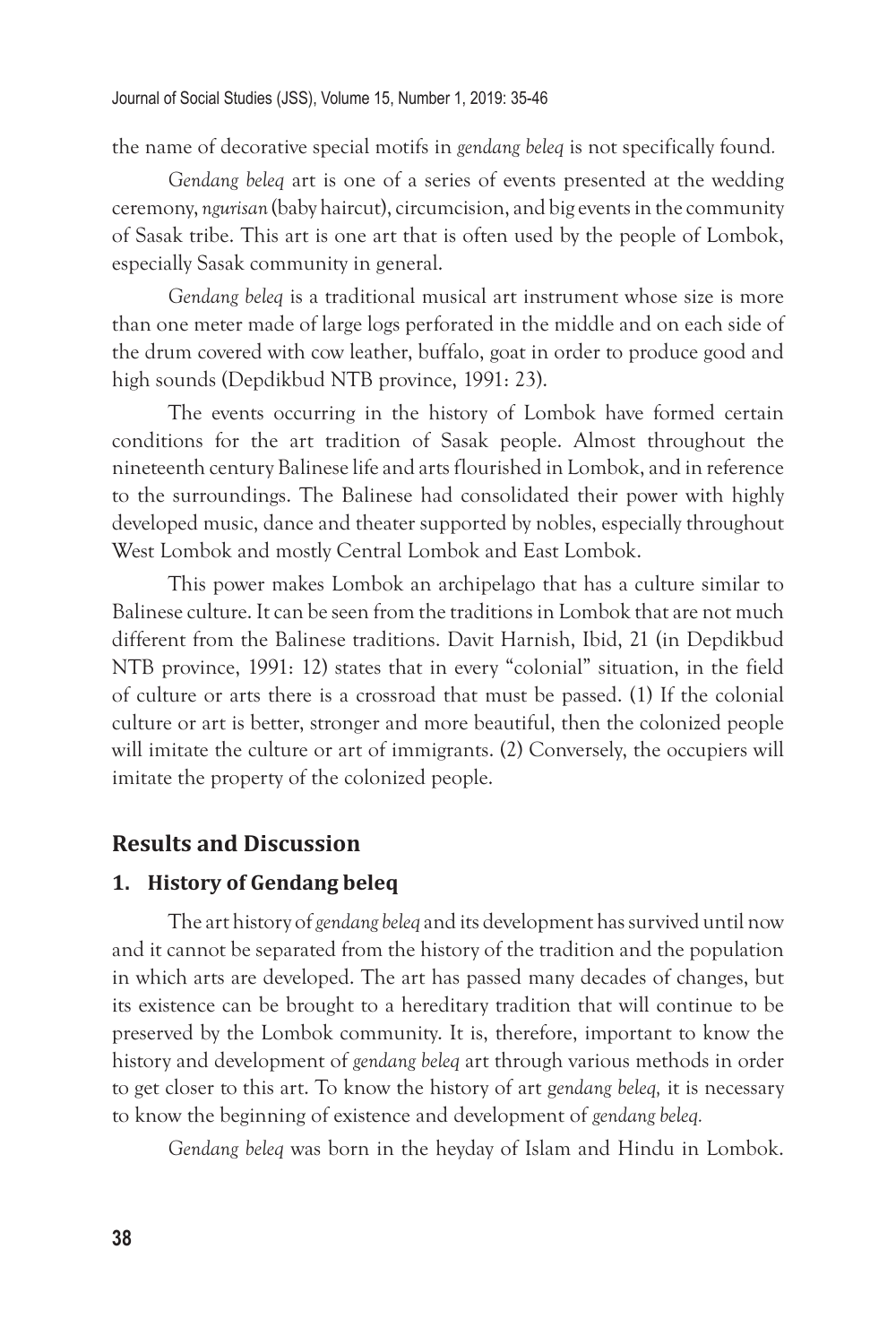The appearance of *gendang beleq* at that time occurred around the time of colonialism, *gendang beleq* is the inheritance of the Sasak ancestors and it has survived until now as an art that has a strong sanctity. In this *gendang beleq* art, there is an element of animism in the process of making up its implementation. If viewed from the literature review, both from *Lontar Babad* Lombok and *Babad Selaparang* no one wrote the celebration event using the *gendang beleq* art. However, Kamarudin in his research by Depdikbud NTB province emphasizes that *gendang beleq* emerged in the days of colonialism. The existence of *gendang beleq* certainly plays a very important role for the indigenous Sasak people, because in every big event people consider that it will not be complete as an event unless the *gendang beleq* is presented.

*Gendang beleq* is created in pairs, because the Sasak people believe that every living creature has its different type of pair, that is, *gendang beleq mame* and *gendang beleq nine.* Then in creating two types of different drums, we can distinguish *gendang beleq mame* from *beleq nine* in size. The difference in the size of the *gendang mame* and *nine* is approximately three centimeters, and if we hit them, the *beleq mame* has a sound louder than *beleq nine*. The making of a paired *gendang beleq* is also associated with the word of God that creates everything in pairs.

When the kingdom of Karangasem Bali came to the island of Lombok for building their power in West Lombok, a lot of Balinese arts were introduced to Lombok and were enriching the cultural treasures of Sasak, as the result of the meeting of some cultures. The original art and entrants complement each other to create a new art. The traditional art form of *gendang beleq* that we find today is a transition of a drum form. When *Anak Agung Gede Ngurang Karang Asem* was ruling on Sasak earth at that time, a lot of development occurred especially in arts on the land of Sasak, for example, *gendang beleq.* Basically, this *gendang beleq* has undergone a change from a drum that can merely be played in one place. Then the culture of Bali was able to influence the birth of a new art at that time.

Balinese culture has greatly influenced Sasak culture since circa 1800 AD. This art of *gendang beleq* only consisted of a large drum or *jidur* that was only played in one place. Then a change began to occur, such as the drum can be played by way of carrying it on the back, and additions to the instrument increased in that it was previously accompanied only by a *gong* and a flute. This art equipment is growing and growing in accordance with the tools used in today's *tawaq-tawaq* art event.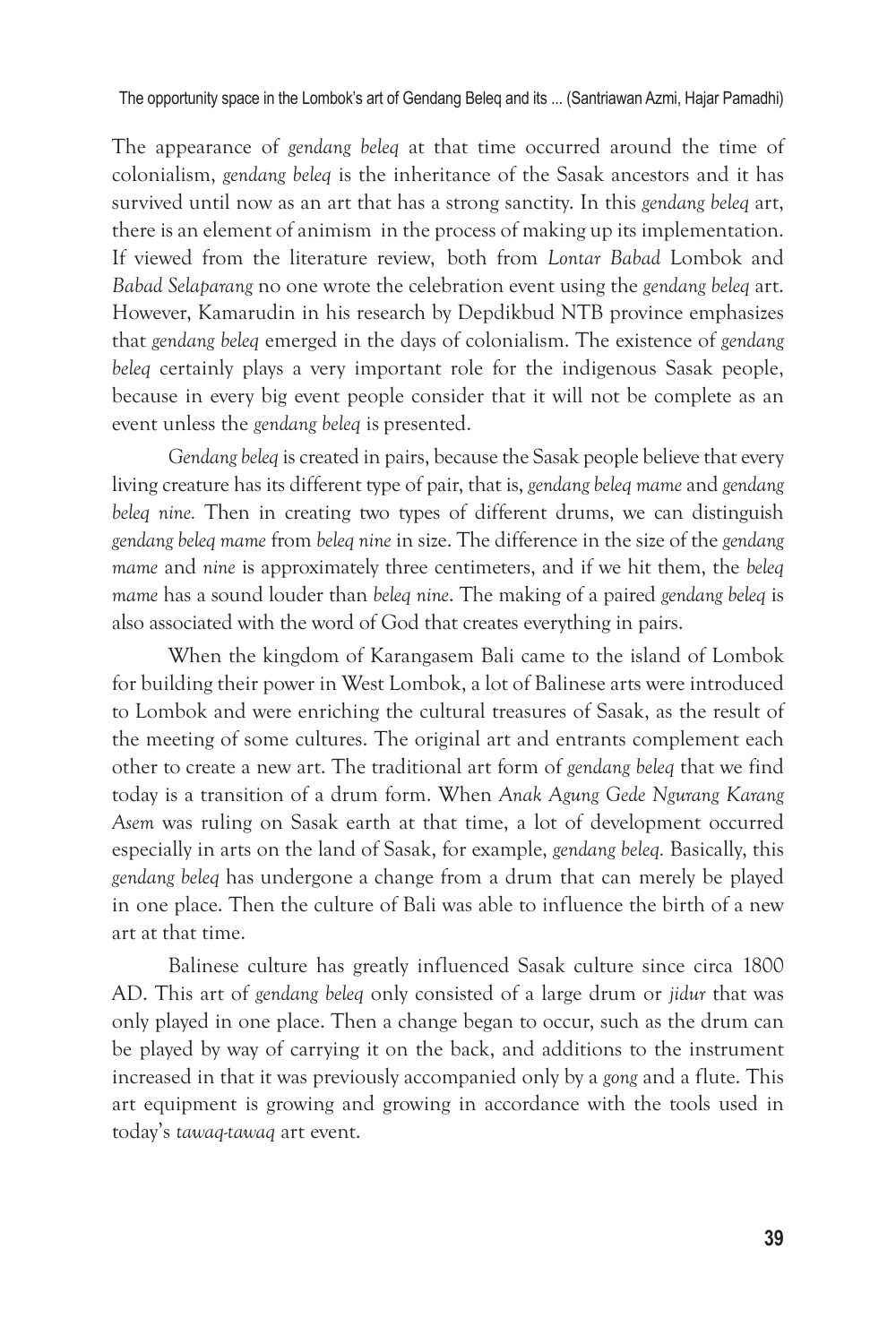Journal of Social Studies (JSS), Volume 15, Number 1, 2019: 35-46

## **2. Gendang beleq Function in the Past and Present**

The difference in *Beleq's* Gender function in the past and present is very much different, the function in the future is only used when the king of Lombok is at war and the welcome of certain big guests, but the comeback of the *gendang beleq* era is changed to complement the cultural ceremony of the Sasak tribe. The information about the past and present drums is elaborated as follows:

#### *a. Gendang Beleq the Past*

The function of *gendang beleq* in the past was as a *gamelan* of the army that was owned by every king in Lombok. When the warrior set out for a battle of war, every sound which was produced had its own meaning. Besides, *gendang beleq* served as a tool of giving cues while in combat.

The followings are the meanings of *gendang beleq* sounds when produced in the battle:

- 1) If the *gendang beleq* sounds rather loud and fast with a steady rhythm, it indicates that the troops are fighting fiercely.
- 2) When the *gendang beleq* sounds dashed and rhythmic, it signifies the troops in a state of chaos, or running for cover and asking for help.
- 3) If the sound of the *gendang beleq* sounds the same as the first, it denotes the victory.
- 4) If the *gendang beleq* sounds slow and rhythmic, it indicates that the battle is over.

#### *b. Current Functions of Gendang Beleq*

- 1) Ceremony Function: *gendang beleq* in this ceremony is a medium of bridal to the bride's house after the legitimate wedding ceremony called *kobul* in a wedding ritual.
- 2) Entertainment function: *gendang beleq* is often staged along the road while accompanying a pair of bride. Sometimes in this art performance, there is also additional entertainment from the family and spectators who come to dance.

## **3. The Opportunity Space in the Art of Gendang Beleq**

This art form is a result of collaboration of *gendang beleq* musical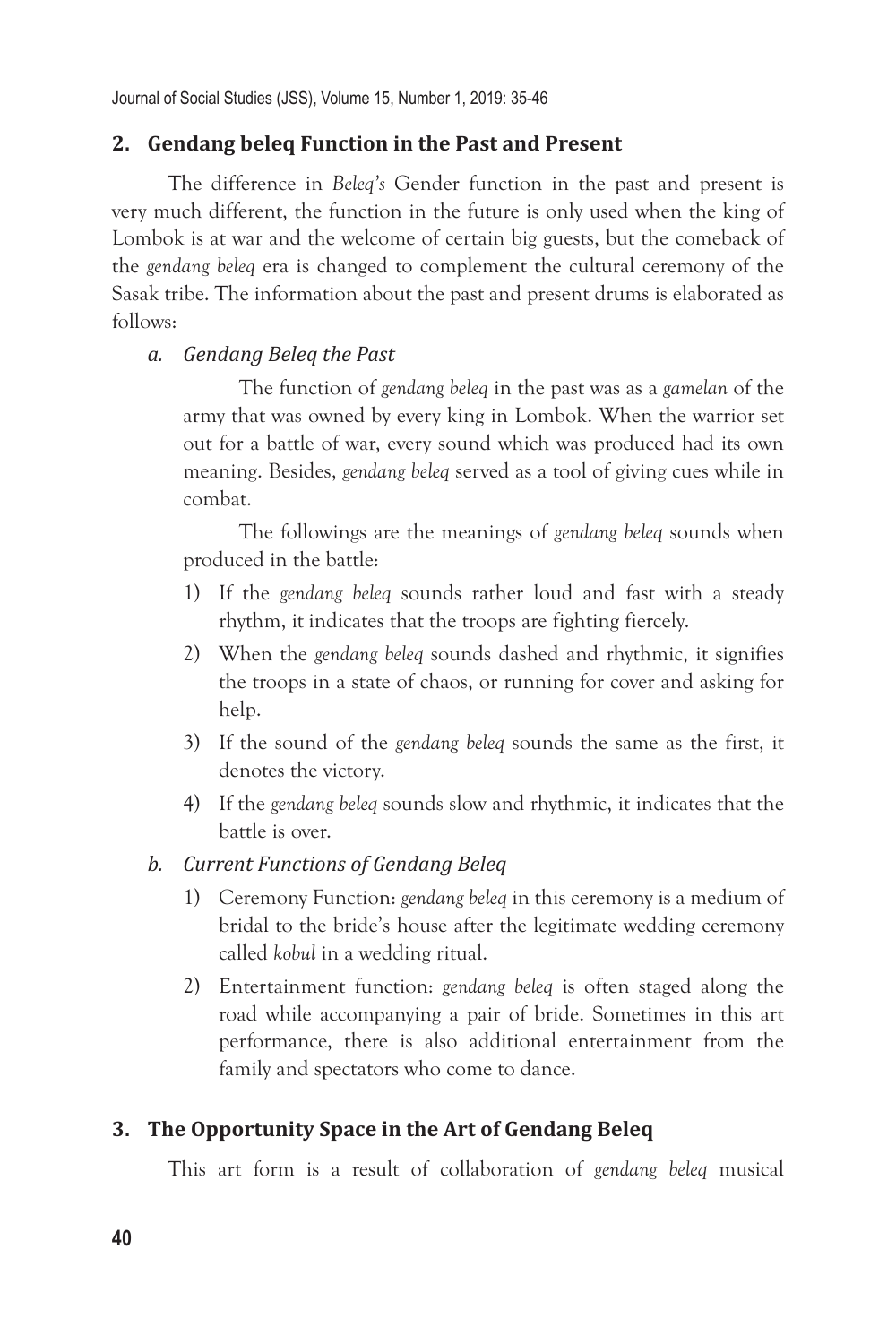instrument rhythmically and melodic instruments made of brass presented with traditional *gending*. *Gending* which is often presented in the art of *gendang beleq* is *gending oncer* (for circumcision) and *gending cilimanye* (for the wedding).

*Gending oncer* is presented with a tap or a 4/4 tempo and tends to be monotonous, while *gending cilimanye* is presented with the tempo of Allegro (fast tempo) at the speeds between 126-138 steps per minute so as to bring the opportunity space to the audience and to provide a wide range of thinking and interpretation (Langer : 69). Then the value of opportunity space becomes important when a work of art influences the environment of society and how citizens view the work of art.

In another dimension, a work of art can be a meeting ground or gathering place for a (group) of communities. Performing arts such as *gendang beleq* (beleq drums) can be highlighted in community tradition events, and they can also be the subject of conversations in an important social gathering for the community. It is not excessive that the artwork potentially becomes the identity and sign of the maturity of a society.



**Figure 1. The art drum of beleq**

# **4. The Meaning of Gendang beleq Philosophy and its relevance to the character education**

*Gendang beleq* has a philosophical value and is also sacred for the Sasak people. The tribe of Sasak people think that *gendang beleq* has a beauty value, perseverance, patience, policy, thoroughness, and heroism. These values are always expected to blend with the hearts of the Sasak people.

At the times of the first kingdoms, *gendang beleq* were often used in every royal activity and as accompaniment when the soldiers set out for war. It aims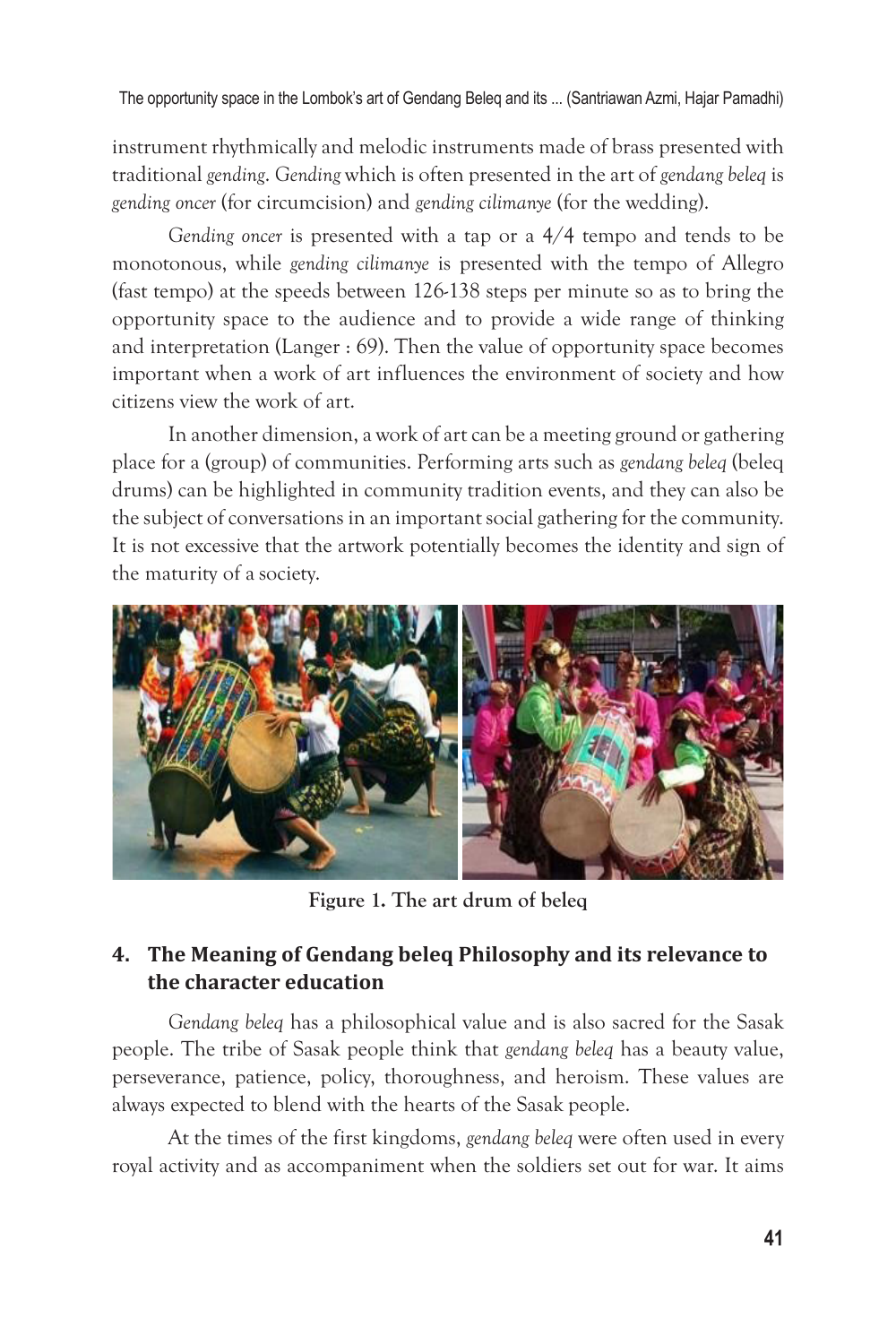to thrill the heart and give the spirit to soldiers when facing the enemy, so the influence of *gendang beleq* at that time leads to courage possessed by the society of Sasak tribe inseparable from the values in the *gendang beleq*.

As a traditional art of Sasak, the *gendang beleq* contains noble values that serve as the purpose of implementation. The values in such arts include cultural values, moral, and religion.

(1) Cultural Values

*Gendang beleq* used in ceremonies is a form of appreciation to the relics of ancestors of society in Lombok, whereas the relics are a form of traditional art emerged and developed in the soil of Sasak, and then this art should be preserved as local culture and cultural identity of Sasak tribe.

(2) Moral Values

As an art, *gendang beleq* has a value for a wedding procession, and *ngurisan* (first baby haircut) and circumcision. It is also used in other major events that preserve moral values referred to as a form of witness ceremony in which the community celebrate a wedding ceremony and it should not trigger a slander in the next life. In the event or wedding ceremony, this *gendang beleq* is used as a form of moral support from both sides of the bride's family.

(3) Religion Values

Traditional art is created as a form of support in the event when someone circumcises and gets married, and it is a command or a necessity for Moslems to get married legitimately and build a legal marriage relationship between a pair of humans. Apart from the meaning of this execution, the intention is that the word of God has been addressed for every creature who is always created in pairs. Similarly, *gendang beleq* is created in pairs just like the creation of God.

## **5. Contexts of Identity and Representation of Lombok People's Life in the Art of** *Gendang Beleq*

Around the 1980s *gendang beleq* declined in popularity due to the religious and tradition conflicts, in which the Islamic group said that *gendang beleq* opposed to the *syariah* because it was made of metal. Nonetheless, there are still many people who use it, and 1995 was the culmination year of *gendang*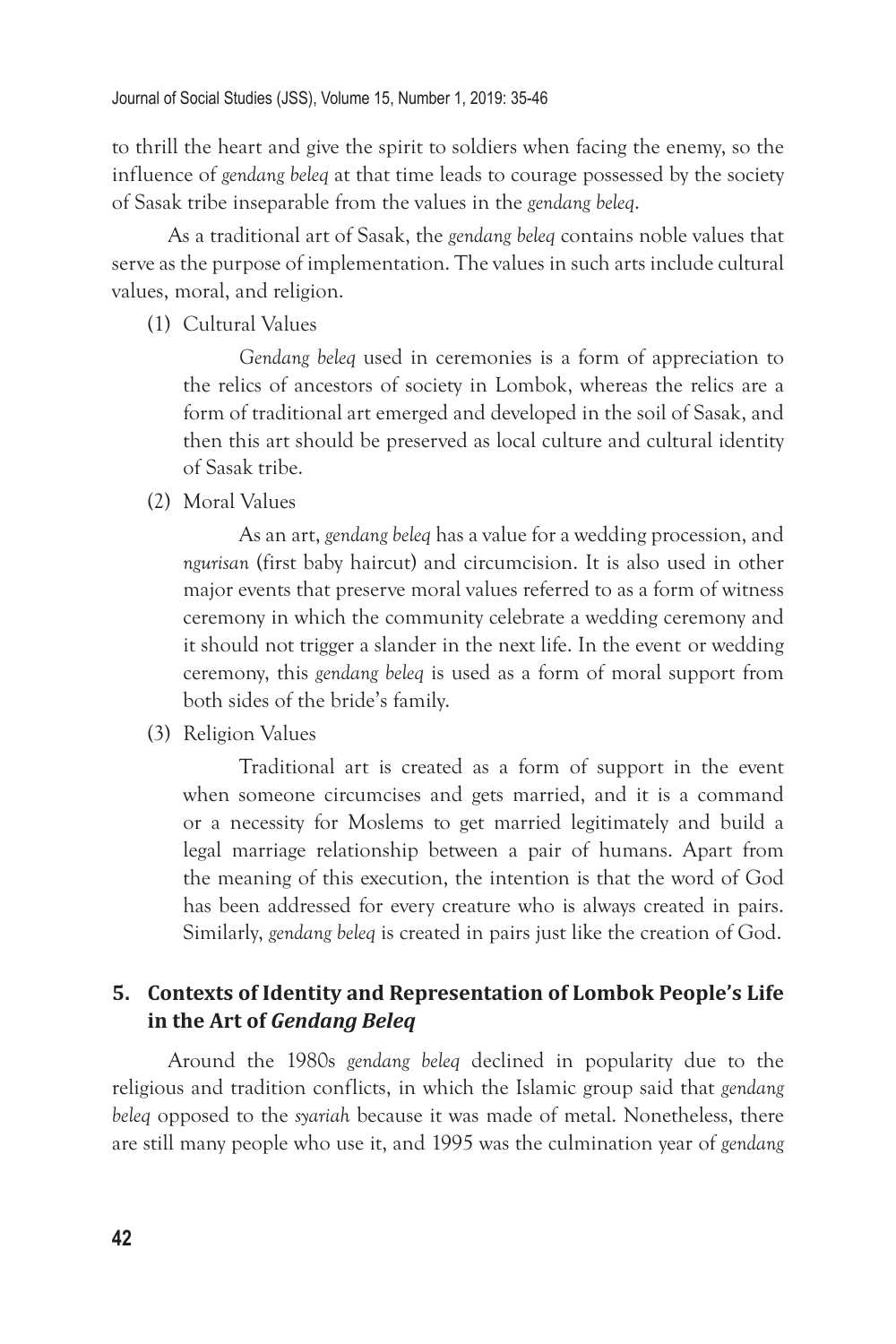*beleq*, which was replaced by *kecimol* as a popular art in Lombok. The naughty ceremony no longer used the *Gendang Beleq*, but it used *kecimol. kecimol* was very popular because this art used *dangdut* songs in its show. In 2000*, kecimol*  became unpopular again due to various negative facts that led to the show of *kecimol,* and one of them was *kecimol* which was identical to the riot caused by the participants who drank the liquor.

The identity representing the entity arises from the relationship between marks and markers. According to Friedman (1994), representation is a place of meaning interpretation. This means that there are many differences in interpreting the meaning of a sign/art. The real representation is merely the reappearance of the established identity. The discussion focusing on the art of *gendang beleq* found in the Lombok island shows various ethnics. This paper discusses how the tagging process can show the representation in which the meaning differences emerge. Thus, it can be assumed that the emergence of identity in an ethnic group is worth considering.

In early 2001, *gendang beleq* had not been popular yet but during the implementation of regional autonomy, *gendang beleq* became popular again. This is because there is a desire from the local government to revitalize the sign of culture as a representation of its identity. This is supported by the Sasak community that make *gendang beleq* a representation of Sasak identity. The religious group has no more problems, so that the goal can be achieved. The government's efforts in assisting the discourse were realized through the Cultural Appreciation Week held in September 2001. Currently, *gendang beleq* is even delivered in West Nusa Tenggara cultural event at Taman Mini Indonesia Indah.

# **Conclusion**

## **1. Gendang beleq History**

*Gendang beleq* was born in the heyday of Islam and Hindu in Lombok. The appearance of *gendang beleq* at that time occurred around the time of colonialism. *gendang beleq* is the inheritance of the Sasak ancestors that has survives until now, and as an art, it has a strong sanctity. In this *gendang beleq* art, there is an element of animism in the process of making up its implementation.

This is because there is no historical data about the art of *gendang beleq* in the form of writing; there is no awareness of local government to document the arts that exist in Lombok.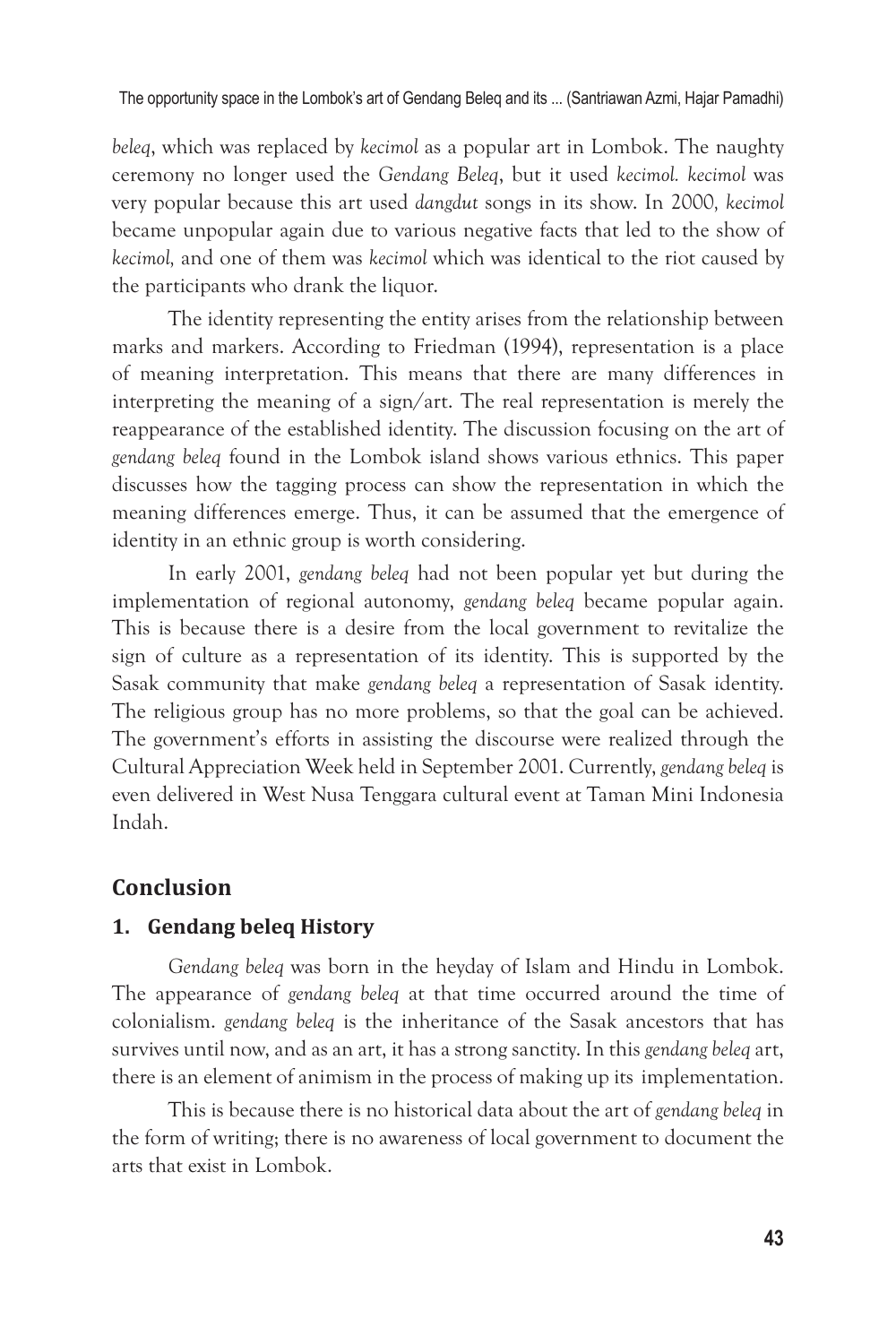From the literature review of both *Lontar Babad* Lombok and *Babad Selaparang,* it indicates that no one wrote in what celebration events the *gendang beleq* art was used. However, based on Kamarudin's research by Depdikbud NTB province, *gendang beleq* emerged in the days of colonialism.

## **2. Gendang beleq Function in the Past and Present.**

The function of *gendang beleq* in the past and the present is very different. Meanwhile, its future function only symbolizes the Lombok king of war and the welcoming of certain great guests, but the succession of the *gendang beleq* era is in priority as a complement to the Sasak privacy ceremony.

## **3. The Opportunity Space in the Art of** *Gendang beleq*

The opportunity space in a work of art can provide a wide range of thinking and interpretation when viewing artwork. The value of opportunity space becomes important when a work of art influences the environment of society and how citizens view the work of art.

## **4. The Meaning of** *Gendang beleq* **Philosophy Relevance to the Character Education**

*Gendang beleq* has a philosophical value and is also sacred by the Sasak people. The tribe of Sasak people think that *gendang beleq* has a beauty value, perseverance, patience, policy, thoroughness, and heroism.

These values are always expected to blend with the hearts of the Sasak people.

As a traditional art of Sasak, *gendang beleq* contains noble values that serve as the purpose of implementation. The values in question includes arts and cultural values, moral and religion values.

(1) Cultural Values

*Gendang beleq* is used in ceremonies and it is a form of appreciation to the relics of ancestors of society in Lombok, whereas the relics are the forms of traditional arts emerged and developed further. This art then should be preserved as a local cultural identity of the Sasak tribe.

(2) Moral Values

The art of *gendang beleq*, in addition to having value for a wedding procession, is used in the *ngurisan* (first baby haircut) ceremony, the mayor's event, and circumcision. It has the moral value referred to as a form of witness ceremony in the community, for example, a marriage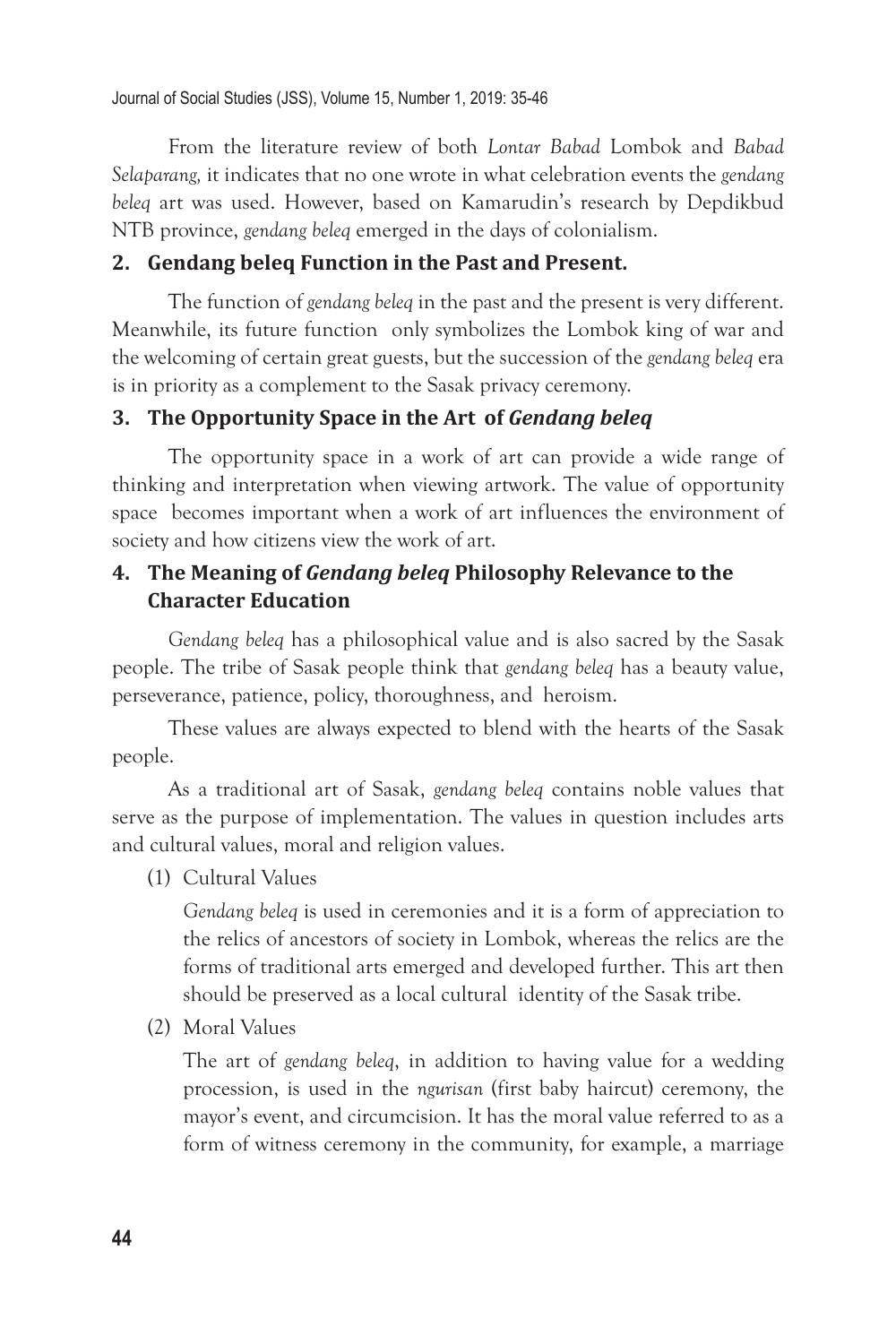tradition that really happens and it is not planned to trigger a slander in the next life.

## **5. Representation of Lombok People's Life in the Art of Gendang Beleq.**

The discussion in this paper focuses on the art of *gendang beleq* found on the island of Lombok in various ethnics. This paper examines how the tagging process can show the representation in which a meaning may be different, but it can be assumed that the emergence of identity in an ethnic group produces contextual art meanings.

## **References**

- Tsuchiya, K., & Yassin, H. B. (1992). *Demokrasi dan kepemimpinan: kebangkitan gerakan Taman Siswa*. Jakarta: Balai Pustaka.
- Ferdiansyah, F. (2010). *Kesenian karawitan- gamelan Jawa*. Yogyakarta: Garailmu.
- Langer, S. K. (1953). *Feeling and form (p. 318)*. London: Routledge and Kegan Paul.
- Koentjaraningrat. (1990). *Pengantar ilmu antropologi*. Jakarta: Rineka Cipta.
- Scheler, M. (2012). *Der Formalismus in der Ethik und die materiale Wertethik*. BoD– Books on Demand.
- Sedyadi, E. (1980). *Tari: Tinjauan dari berbagai segi*. Jakarta: Pustaka Jaya.
- Yoety, O. (1990). *Komersialisasi seni budaya dalam pariwisata*. Jakarta: Rineka Cipta.
- Team Depdikbud. (1991). *Deskripsi Tari Gendang Beleq Nusa Tenggara Barat*. NTB: Depdikbud.
- https://kontikicottage.files.wordpress.com/2011/ 11/gendang\_balek.jpg